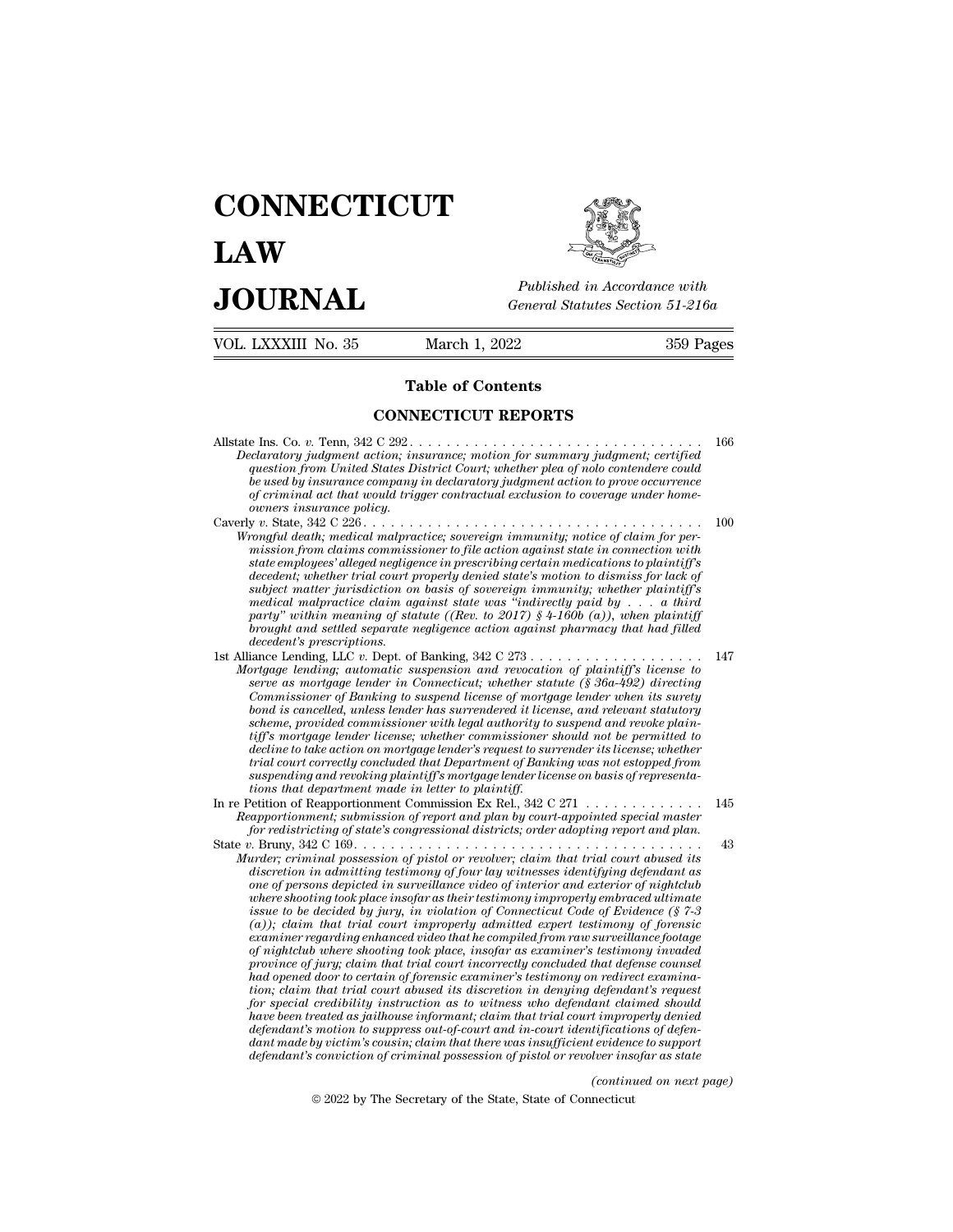*failed to prove beyond reasonable doubt that gun used in shooting had barrel length*<br>*failed to prove beyond reasonable doubt that gun used in shooting had barrel length*<br>*f Fi*char, 242, C 220 *c o o coal*<br>*failed to prove beyond reasonable for less than twelve inches.*<br>*b c* **inches.**<br>*c* **interpretation that** 

- State *v.* Fisher, 342 C 239 . . . . . . . . . . . . . . . . . . . . . . . . . . . . . . . . . . . . . <sup>113</sup> Page ii CONNECTICUT LAW JOURNAL March 1, 2022<br> *Assault second reasonable doubt that gun used in shooting had barrel length*<br> *Assault second degree; claim that there was insufficient evidence to support defen-*<br> *Assault dailed to prove beyond reasonable doubt that gun used in shooting had barrel length*<br>of less than twelve inches.<br> *dant's conviction of assault in second degree; whether widence to support defendant's conviction of assaul found beyond reasonable doubt that defendant had intended to cause victim to suffer serious physical injury; claim that trial court improperly limited defense counsel's cross-examination of victim regarding her pending civil action against definited matrice incluses*<br>*definites arostyle complement arostyle arostyle defendant's completed degree; chaim that there was insufficient evidence to support defendant's conviction of assault in second degree; whether cond degree; claim that there was insufficient evidence to support defendant's conviction of assault in second degree; whether jury reasonably could have dant's conviction of assault in second degree; whether jury reasona is ault second degree; claim that there was insufficient evidence to support defendant's conviction of assault in second degree; whether jury reasonably could have found beyond reasonable doubt that defendant had intended* dant's convection of assault in second degree; whether jury reasonably could have<br>found beyond reasonable doubt that defendant had intended to cause victim to<br>suffer serious physical injury; claim that trial court improper found beyond reasonable doubt that defendant had intended to causes  $\frac{p}{p}$  seros physical injury; claim that trial court improperly lindefendant, which arose out of same incident that formed basis for defendant, which a State *v*. Gore, 342 C 129<br> *Goreon supersolution of victim regarding her pending civil action against*<br> *defendant, which arose out of same incident that formed basis for defendant's*<br> *conviction, claim that trial court Murder; criminal possession of firearm; claim tegating ter penality conviction; claim that trial court improperly precluded admission of complaint* in victim's civil action against defendant; whether claimed ensis for def *policiality, which areas out of same incluent indigremation of complements conviction; claim that trial court improperly precluded admission of complement in victim's civil action against defendant; whether claimed error*
- *stimula, calin take is taken from surveillance is pecudial damission of computinity civilinity civil action against defendant; whether claimed error was of constitutional magnitude; claim that trial court improperly allow opinion testimonia walthat dependant, whener culmed error was of constructional magnitude; claim that trial court improperly allowed certain witness to provide expert testimony regarding symptoms of concussions.*<br> *o*, Go *tional magnitude; claim that trial court improperly allowed certain witness to*<br> *provide expert testimony regarding symptoms of concussions.*<br> *Aurder; criminal possession of firearm; claim that trial court improperly ad based on alleged juror misconduct.* Volume 342 Cumulative Table of Cases . . . . . . . . . . . . . . . . . . . . . . . . . . . . . <sup>209</sup> al possession of firearm; claim that trial court improperty admitted<br>'s testimony regarding witness' statement identifying defendant in<br>ph taken from surveillance video on ground that it constituted lay<br>mony embracing ulti

| that trial court improperly denied defendant's motion for mistrial and new trial<br>based on alleged juror misconduct.                                                                                                                                                                                                               |     |
|--------------------------------------------------------------------------------------------------------------------------------------------------------------------------------------------------------------------------------------------------------------------------------------------------------------------------------------|-----|
|                                                                                                                                                                                                                                                                                                                                      | 209 |
| <b>CONNECTICUT APPELLATE REPORTS</b>                                                                                                                                                                                                                                                                                                 |     |
| Breach of guaranty agreement; res judicata; whether trial court err in denying<br>defendants' motion for summary judgment; whether plaintiff's claims were barred<br>by doctrine of res judicata.                                                                                                                                    | 3A  |
| Gassesse v. University of Connecticut (Memorandum Decision), 210 CA 908.                                                                                                                                                                                                                                                             | 80A |
| Application for relief from abuse; domestic violence order of protection; whether<br>trial court abused its discretion in precluding defendant from cross-examining<br>plaintiff during hearing on plaintiff's application for relief from abuse.                                                                                    | 66A |
| Administrative appeal; labor law; claim that trial court improperly determined that<br>substantial evidence supported findings of State Board of Labor Relations and<br>that board reasonably concluded that plaintiff had failed to establish that union<br>breached its duty of fair representation during arbitration proceeding. | 38A |
| Sexual assault in fourth degree; risk of injury to child; claim that trial court erred<br>in admitting evidence of domestic violence between defendant and minor victim's<br>mother as uncharged prior misconduct; whether uncharged prior misconduct                                                                                | 21A |
| (continued on next page)                                                                                                                                                                                                                                                                                                             |     |
| CONNECTICUT LAW JOURNAL<br>(ISSN 87500973)                                                                                                                                                                                                                                                                                           |     |
| Published by the State of Connecticut in accordance with the provisions of General Statutes § 51-216a.                                                                                                                                                                                                                               |     |

# $\label{eq:nonlinear} \begin{aligned} \textit{mother as uncharged prior misonduct; whether uncharged prior misonduct} \\ \textit{(continued on next} \\ \textit{CONNECTICUT LAW JOURNAL} \\ \textit{(ISSN 87500973)} \end{aligned}$

Published by the State of Connecticut in accordance with the provisions of General Statutes § 51-216a. CONNECTICUT LAW JOURNAL<br>
(ISSN 87500973)<br>
inecticut in accordance with the provisions of Gener<br>
Commission on Official Legal Publications<br>
Office of Production and Distribution<br>
office of Production and Distribution **NNECTICUT LAW JOURNAL**<br>
(ISSN 87500973)<br>
cticut in accordance with the provisions of Gener<br>
mmission on Official Legal Publications<br>
Office of Production and Distribution<br>
centra Avenue, Enfield, Connecticut 06082-4453<br>
b CONNECTICUT LAW JOURNAL<br>
(ISSN 87500973)<br>
of Connecticut in accordance with the provisions of General Statu<br>
Commission on Official Legal Publications<br>
Office of Production and Distribution<br>
111 Phoenix Avenue, Enfield, Co (ISSN 87500973)<br>ecticut in accordance with the provisions of Gener<br>ommission on Official Legal Publications<br>Office of Production and Distribution<br>oenix Avenue, Enfield, Connecticut 06082-4453<br>Tel. (860) 741-3027, FAX (860 reordance with the provision<br>on Official Legal Publication<br>roduction and Distribution<br>e, Enfield, Connecticut 06<br>11-3027, FAX (860) 745-217<br>www.jud.ct.gov<br>zenway, *Publications Dire* Rommission on Official Legal Publications<br>
Office of Production and Distribution<br>
Phoenix Avenue, Enfield, Connecticut 06082-4453<br>
Tel. (860) 741-3027, FAX (860) 745-2178<br>
www.jud.ct.gov<br>
RICHARD J. HEMENWAY, Publications Office of Production and Distribution<br>
111 Phoenix Avenue, Enfield, Connecticut 06082-4453<br>
Tel. (860) 741-3027, FAX (860) 745-2178<br>
www.jud.ct.gov<br>
RICHARD J. HEMENWAY, *Publications Director*<br> *Published Weekly – Availab* 

Phoenix Avenue, Enfield, Connecticut 06082-4453<br>
Tel. (860) 741-3027, FAX (860) 745-2178<br>
www.jud.ct.gov<br>
RICHARD J. HEMENWAY, *Publications Director*<br>
Weekly – Available at <u>https://www.jud.ct.gov/lawjourna</u><br>
Syllabuses a  $\begin{array}{c} \text{www. judc.t.gov} \\ \text{RICHARD J. HEMENTARY, *Publications Director} \\ \text{Weekly -- Available at \textit{https://www.jud.c.t.gov/}} \\ \text{Syllabuses and Indices of court opinions by} \\ \text{Enc M. Lewis, *Reporter of Judicial Decisions* Tel. (860) 757-2250 \end{array}*$ 

Published Weekly – Available at https://www.jud.ct.gov/lawjournal<br>Syllabuses and Indices of court opinions by<br>ERIC M. LEVINE, Reporter of Judicial Decisions<br>The deadline for material to be published in the Connecticut Law  $\begin{tabular}{l} \bf Syllabuses\ and\ Indices\ of\ court\ opinions\ by\\ \bf Enc\ M.\ LevINE,\ \textit{Reporter of\ Judicial\ Decisions}\\ \bf Tel.\ (860)\ 757-2250\\ \end{tabular}$  <br> The deadline for material to be published in the Connecticut Law Journal is Wednesday at noon for publication on the Tuesday six days later The deadline for material<br>publication on the Tuesday.<br>will be noon on Tuesday.